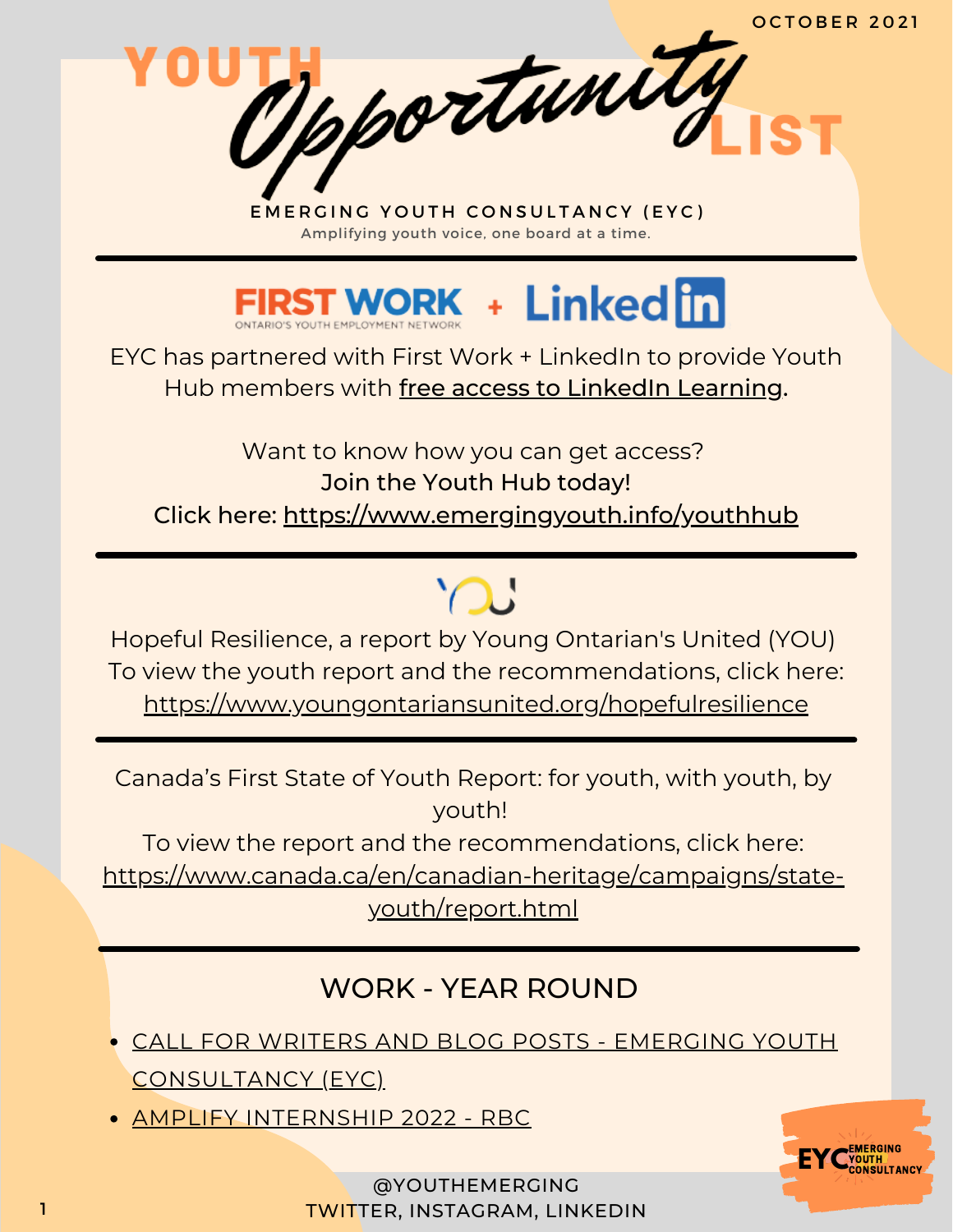pportunity

- VARIOUS [INTERNSHIP/CO-OP](https://jobs.rbc.com/ca/en/featuredopportunities/student-early-talent-jobs) PROGRAMS RBC
- VARIOUS TECH INTERNSHIPS CANADIAN [INTERNSHIPS](https://www.findcanadianinternships.ca/)
- FEDERAL STUDENT WORK EXPERIENCE PROGRAM (FSWEP) - [GOVERNMENT](https://www.canada.ca/en/public-service-commission/jobs/services/recruitment/students/federal-student-work-program.html) OF CANADA
- **STUDENT [OPPORTUNITIES](https://careers-carrieres.cra-arc.gc.ca/gol-ged/wcis/pub/rtrvjbpst.action?pi=D06726B228B01EDBB2C1A18D2C3EA0F2) CRA**
- CALL CENTRE AGENT [NUMERIS](https://numeris.csod.com/ux/ats/careersite/6/home/requisition/406?c=numeris)
- STUDENT/NEW GRAD [OPPORTUNITIES](https://jobs.scotiabank.com/go/Student-&-New-Grad-Jobs/2298417/?utm_campaign=JB_Sept20_Campus_CareerSite_CTA_EN) SCOTIABANK
- LINKEDIN GROUP: STUDENT [OPPORTUNITIES](https://www.linkedin.com/groups/12455311) IN THE GTA
- EARLY CAREERS (VARIOUS [POSITIONS\)](https://careers.canon.ca/early-careers/) CANON CANADA
- [INTRAPRENEURSHIP](https://ventureforcanada.ca/programs/intrapreneurship) PROGRAM VENTURE FOR CANADA

## WORK - NEW THIS MONTH

- CBYF INDICATOR DESIGN PROJECT [APPLICATION](https://docs.google.com/forms/d/e/1FAIpQLSeWmep21yY1R_2zcJLxO4EG-TM2DJYFkF1mo-NL8dD7h3sc3A/viewform) Y[OUTHFUL](https://docs.google.com/forms/d/e/1FAIpQLSeWmep21yY1R_2zcJLxO4EG-TM2DJYFkF1mo-NL8dD7h3sc3A/viewform) CITIES
- CLIENT SUPPORT CENTRE ROLES [IMMIGRATION,](https://emploisfp-psjobs.cfp-psc.gc.ca/psrs-srfp/applicant/page1800?toggleLanguage=en&poster=1504432) REFUGEES AND CITIZENSHIP CANADA
- [SUMM](https://emploisfp-psjobs.cfp-psc.gc.ca/srs-sre/page01.htm?poster=822&lang=en)ER STUDENT BORDER SERVICES OFFICER [PROGRAM](https://emploisfp-psjobs.cfp-psc.gc.ca/srs-sre/page01.htm?poster=822&lang=en) - CBSA
- ENTRY LEVEL [SOFTWARE](https://jobs.lever.co/coursera/76cfc6e3-ecce-4e4b-80f1-d2d1f1e2a4dd?lever-via=xp2WksmwPq) ENGINEER COURSERA
- PROJECT [COORDINATOR](https://ccgsd-ccdgs.org/careers/) CANADIAN CENTRE FOR GENDER AND SEXUAL DIVERSITY
- RESEARCH [ADMINISTRATIVE](https://www.linkedin.com/posts/cheo-research_administrative-assistant-activity-6846795988112302081-52tl/) ASSISTANT CHEO RESEARCH **INSTITUTE**



@YOUTHEMERGING 2 TWITTER, INSTAGRAM, LINKEDIN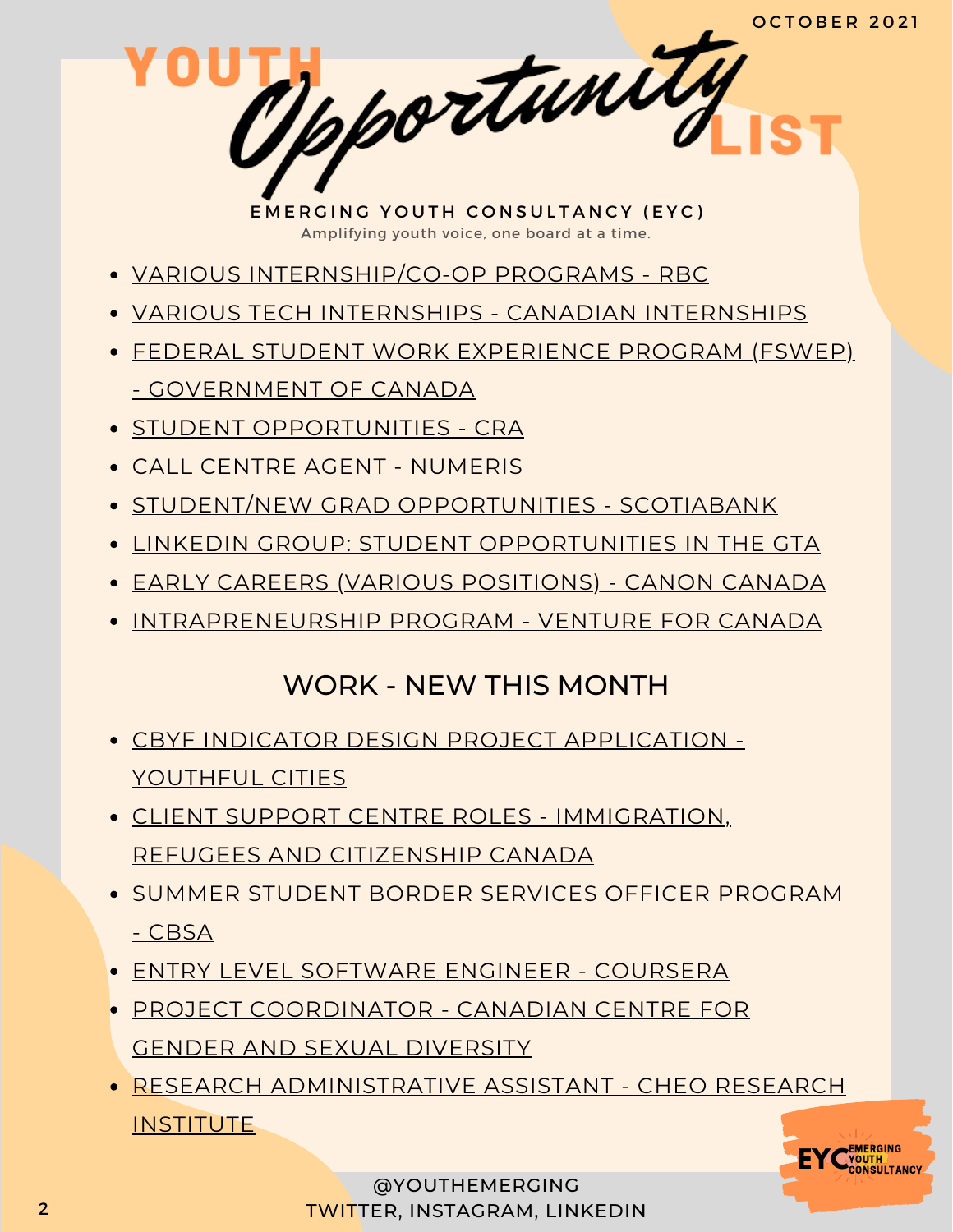Mpportunity

- PROJECT ADMIN OFFICER [REFUGEE613](https://ociso.org/job/refugee613-project-administration-officer/)
- PART-TIME JUNIOR SOCIAL MEDIA CONSUMER SUPPORT SPECIALIST - DIVA [INTERNATIONAL](https://divainternationalinc.applytojob.com/apply/vSXAbMLqvI/PartTime-Junior-Social-Media-Consumer-Support-Specialist)
- CLINIC [RECEPTIONIST](http://ppt.on.ca/job/clinic-reception-relief/) (RELIEF) PLANNED PARENTHOOD TORONTO
- COMMUNITY HEALTH PROMOTER PLANNED [PARENTHOOD](http://ppt.on.ca/job/community-health-promoter/) TORONTO
- **STUDENT [OPPORTUNITIES](https://www.linkedin.com/posts/andrew-roth43_students-genz-studentsoflinkedin-activity-6849051452443381760-srPu/) GEN Z DESIGNS**

### VOLUNTEER

#### \*CHECK OUT [HTTPS://WWW.SPARKONTARIO.CA/?PAGE=1](https://www.sparkontario.ca/?page=1) TO EXPLORE OPPORTUNITIES ACROSS ONTARIO\*

- [OVER](https://kidshelpphone.ca/get-involved/participate/call-volunteers-crisis-text-line)NIGHT CRISIS [RESPONDER](https://kidshelpphone.ca/get-involved/participate/call-volunteers-crisis-text-line) KIDS HELP PHONE
- INDIGENOUS [ENGAGEMENT](https://kidshelpphone.ca/get-involved/first-nations-inuit-and-metis/volunteer-for-our-indigenous-engagement-program/) PROGRAM VOLUNTEER KIDS HELP PHONE
- BLACK ACHIEVERS [MENTORSHIP](https://ymcagta.org/youth-programs/Black-Achievers-Mentorship-Program) PROGRAM (MENTOR) YMCA
- VARIOUS [VOLUNTEER](https://docs.google.com/forms/d/e/1FAIpQLSciMF1ROT1f_mGS2Wx822QU0zDYcf3zka0UC9rIAM9z03W8Pw/viewform) POSITIONS ON CANADA PROJECT
- GENERAL VOLUNTEER [MENSTRUATION](https://docs.google.com/forms/d/e/1FAIpQLSe-ORQRxArU5ZwQWT3JfGEjRtyUwanp5p64UPHwK1nL5Pz__w/viewform) REDEFINED
- **STUDENT POLICY VOLUNTEER POLICY FORWARD** [CONSULTING](https://www.linkedin.com/posts/policy-forward-consulting-group_policyforward-policyconsultants-volunteer-activity-6848327793269387264-k9jy) GROUP

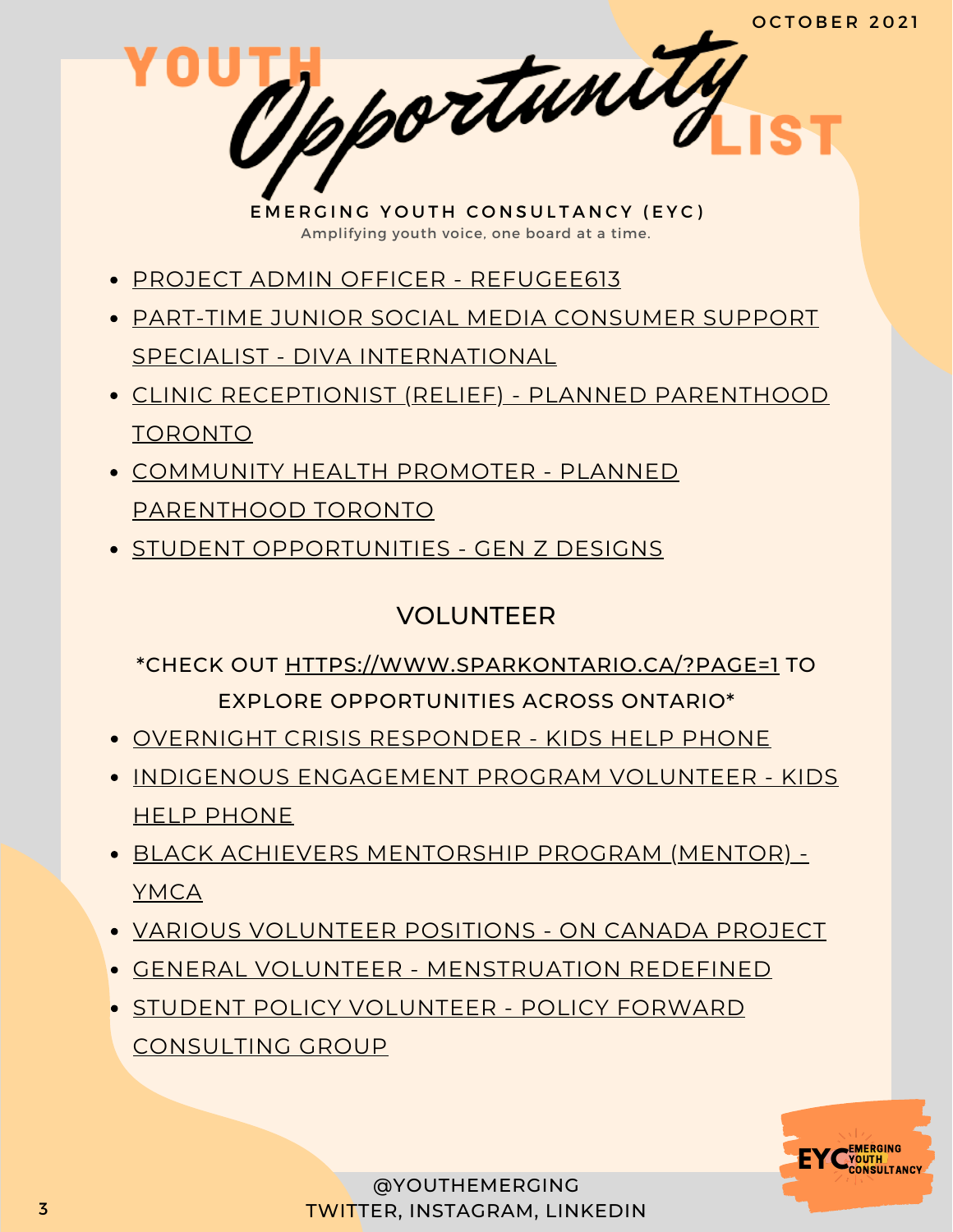pportunity

PROFESSIONAL DEVELOPMENT & SKILL BUILDING

- DEV DEGREE 2022 [SHOPIFY](https://jobs.smartrecruiters.com/ni/Shopify/f92f7d2f-7359-4066-9111-7df6054c6dc6-dev-degree-2022)
- POLICY WRITING WORKSHOP YOUTH POLICY [ADVOCATES'](https://www.linkedin.com/posts/ypa-policycorner_training-event-policywriting-activity-6848999489592725504-BOQt) POLICY CORNER AND URBAN ALLIANCE ON RACE RELATIONS
- GET ON BOARD [MASTERCLASS](https://girls20.submittable.com/submit) FORA
- YOUTH SUPPORT [SERVICES](https://achev.ca/services/youth/) ACHEV
- EARLY CAREER [CONNECTIONS](https://summit.powertofly.com/) AND MID CAREER PIVOTS POWER TO FLY SUMMIT
- **STUDENT INTERNSHIPS AND PROJECTS [BRIDGESPACE](https://bridgespace.io/)**
- THE [PERSONAL](https://docs.google.com/forms/d/e/1FAIpQLSckp26KhOm7DfXsaNb0_JDS_plLspDnUygOP1cPJbexch6XDA/viewform) COME UP SIS TO SIS TORONTO
- JOB SEARCH & INTERVIEW [WORKSHOP](https://www.runtheworld.today/app/c/jobsearch-interviewskills) WITH ALEENAH ANSARI - FLIK
- NEXT LEVEL (YOUTH & COACH [APPLICATIONS\)](https://girls20.submittable.com/submit) FORA
- BLACK ACHIEVERS [MENTORSHIP](https://ymcagta.org/youth-programs/Black-Achievers-Mentorship-Program) PROGRAM (MENTEE) YMCA
- [FACILITATOR](https://docs.google.com/forms/d/e/1FAIpQLSe1fDhYODRagameDOKsf4_FfWns-yNAQEeNTHWK5Pn7XxHuog/viewform) TRAINING PROGRAM UPSTARTED
- CANON FUTURES [INTERNSHIP](https://www.canonfutures.ca/) CANON CANADA
- PRO BONO TECH [CONSULTING](https://techconsultingcommunity.com/pro-bono-tech-consulting/) PROGRAM TECH CONSULTING COMMUNITY
- ADAPT: ADVANCED DIGITAL AND [PROFESSIONAL](https://www.ryerson.ca/adapt/) TRAINING
- TECH TRAINING [PROGRAMS](https://www.joincolab.io/#Program-Tracks) CO.LAB I YOU BELONG IN **TECH**

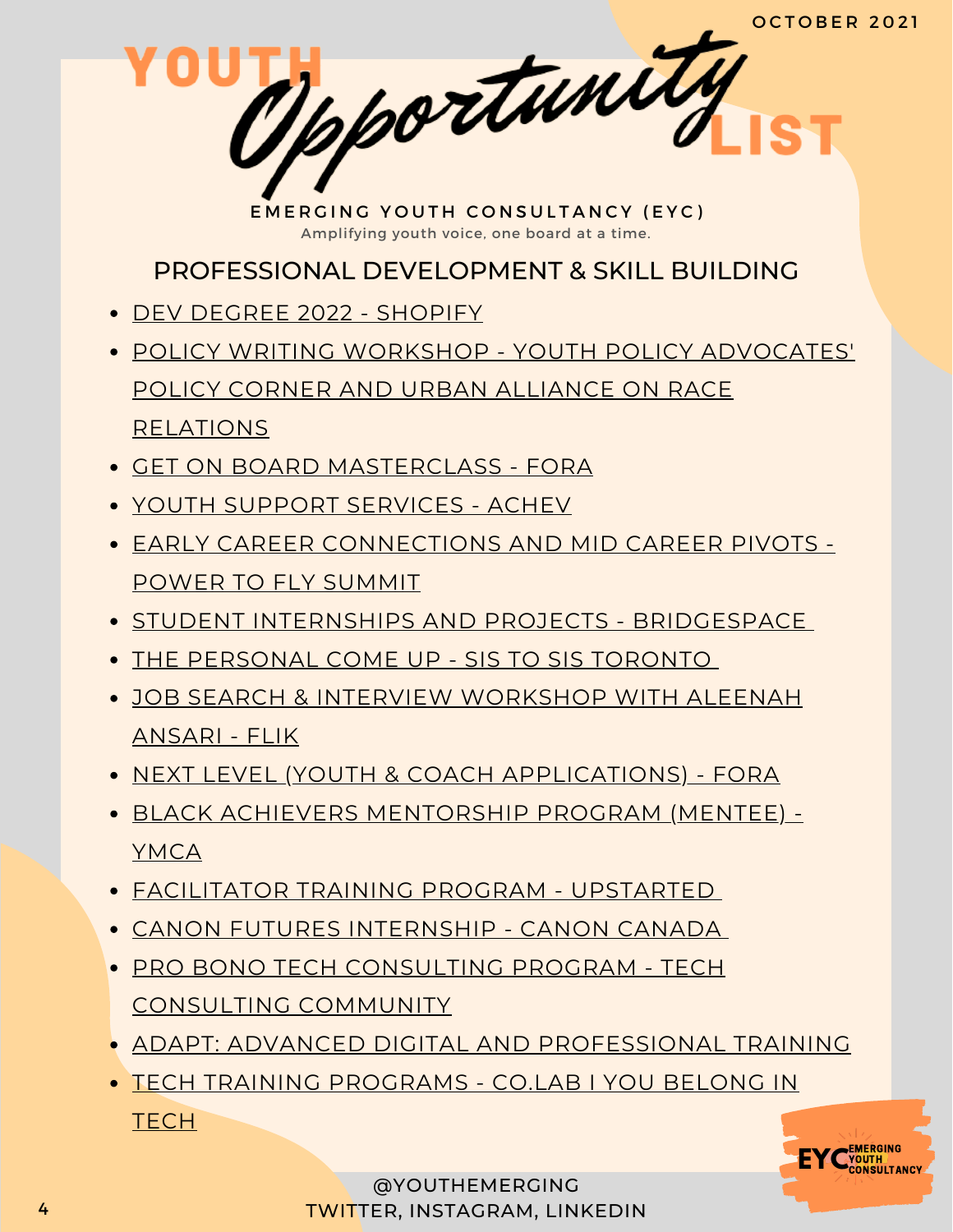Mpportunity

- TECH/IT SKILLS TRAINING [PROGRAMS](https://npowercanada.ca/) NPOWER CANADA
- ELEVATE TALENT PROGRAM TORONTO CENTRE FOR LEARNING AND [DEVELOPMENT](https://www.tccld.org/programs/elevatetalent/)
- IMMIGRANT WOMEN INTEGRATION PROGRAM TORONTO CENTRE FOR LEARNING AND [DEVELOPMENT](https://survey.zohopublic.com/zs/I5CCbQ)
- R FOR DATA [SCIENCE](https://r4ds.had.co.nz/)
- **[INDIGENOUS](https://elearning.cancercare.on.ca/course/view.php?id=101) CULTURAL SAFETY COURSE CANCER CARE** ONTARIO
- GOOGLE [SKILLSHOP](https://skillshop.withgoogle.com/)
- COGNIZANT [RETURNSHIP](https://careers.cognizant.com/global/en/cognizant-returnship-program) PROGRAM COGNIZANT
- XTREME TALENT [ACCELERATOR](https://www.investottawa.ca/xtreme-talent-accelerator/?utm_source=LinkedIn&utm_medium=Paid%20Ads&utm_campaign=XTAP%20Paid%20Ads&li_fat_id=f24b5ec5-db43-4428-88f9-92b5a2d0c0dc) INVEST OTTAWA
- MARKETING [RESOURCES](https://acadium.com/) ACADIUM
- YOUTH CLIMATE LEADERSHIP PROGRAM YOUTH CHALLENGE [INTERNATIONAL](https://www.yci.org/innovatemyfuture/youth-climate-leadership/)
- THE [KNOWLEDGE](https://tks.world/program/) SOCIETY
- **INDIGENOUS SKILLS AND [EMPLOYMENT](https://www.nwac.ca/iset/) TRAINING NATIVE** WOMEN'S ASSOCIATION OF CANADA
- ONLINE COURSE: HEALTH IMPACT ASSESSMENT NATIONAL [COLLABORATING](https://www.ncchpp.ca/274/online-course.ccnpps) CENTRE FOR HEALTHY PUBLIC **POLICY**
- [INTRODUCTION](https://docs.google.com/forms/d/e/1FAIpQLSctSd9ZAcZBpswQj0URzEHVXlpF--qyT2AR6_1tKyoFS1iIYQ/viewform) TO USER EXPERIENCE U FOR CHANGE

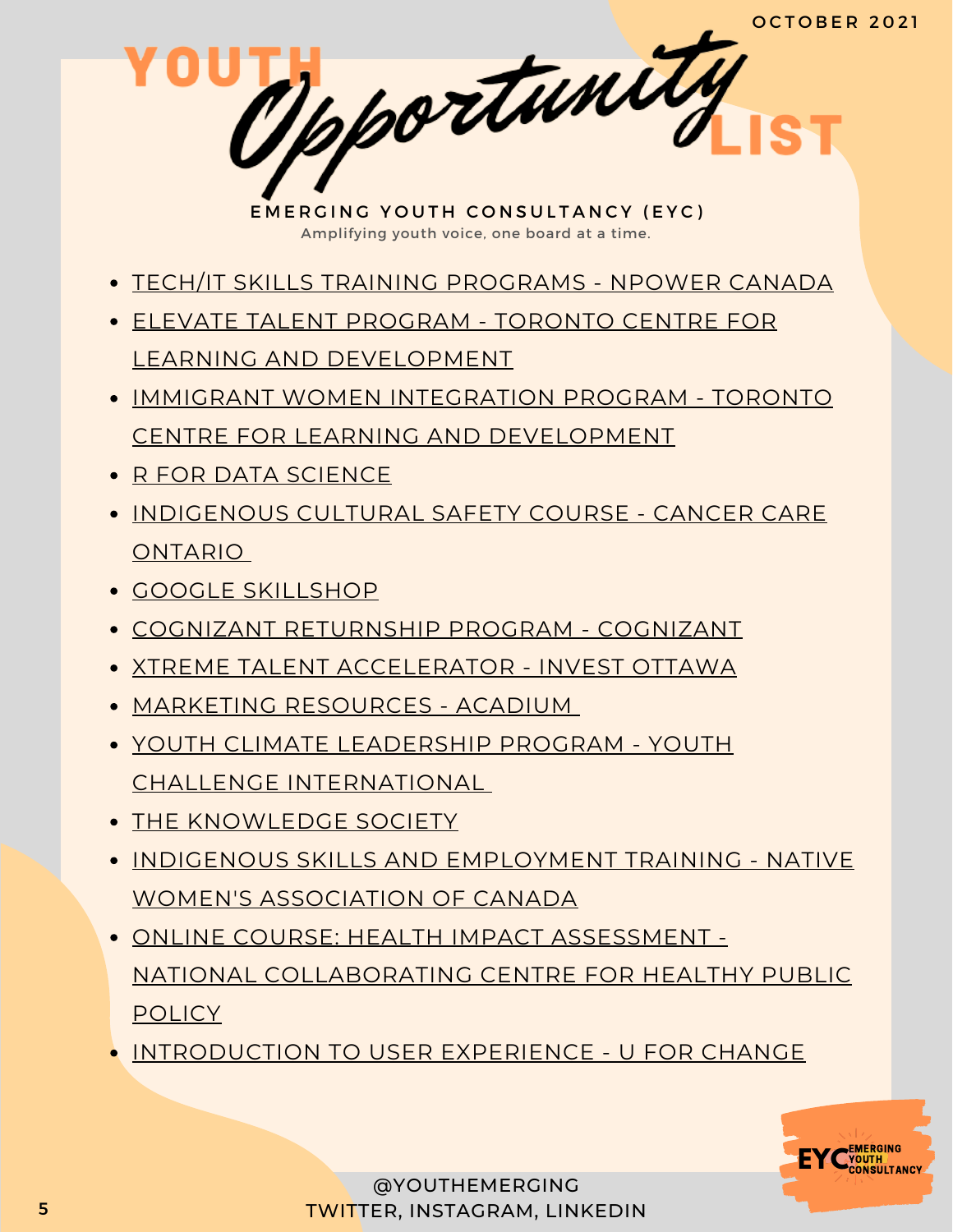- MCGILL X RBC FUTURE LAUNCH [PERSONAL](https://learn.mcgillpersonalfinance.com/account/login/) FINANCE COURSE
- GET JOB READY [PROGRAM](https://idrf.ca/project/getjobready/) IDRF
- FOCUS FORWARD FOR INDIGENOUS YOUTH: [EMPLOYMENT](https://docs.google.com/forms/d/e/1FAIpQLSfRCREo2hIabn1L271SDl0wPRkApB5N12_6bON-DnyYu8lGEg/viewform) 101 & RESUME BUILDING - FOCUS FORWARD FLY
- HIGH SCHOOL [AMBASSADOR](https://www.cpaontario.ca/become-a-cpa/why-cpa/high-school-ambassador-program) PROGRAM CPA ONTARIO
- **OUALITATIVE CODING RESOURCE**

#### SCOLARSHIPS AND GRANTS

- [CANSBRIDGE](https://www.cansbridgefellowship.com/) FELLOWSHIP
- SOCIAL [ENTERPRISE](https://shopifyxsheeoscholarship.splashthat.com/socialimpact) X SHEEO PROGRAM SHOPIFY
- VARIOUS [SCHOLARSHIPS](https://schoolweb.tdsb.on.ca/avondalesa/Scholarships) TDSB
- MENTORSHIP [OPPORTUNITIES](https://www.instagram.com/brew_ca/) BREW
- VARIOUS [SCHOLARSHIPS](https://studentawards.com/scholarships/era-electronic-recycling-association-scholarship/) STUDENT AWARDS
- YOUTH [OPPORTUNITIES](https://www.otf.ca/our-grants/youth-opportunities-fund) FUND ONTARIO TRILLIUM FOUNDATION
- VARIOUS SCHOLARSHIP RESOURCES YOUTH CANADA **[OPPORTUNITIES](https://www.instagram.com/youthcanadaopportunities/?hl=en)**